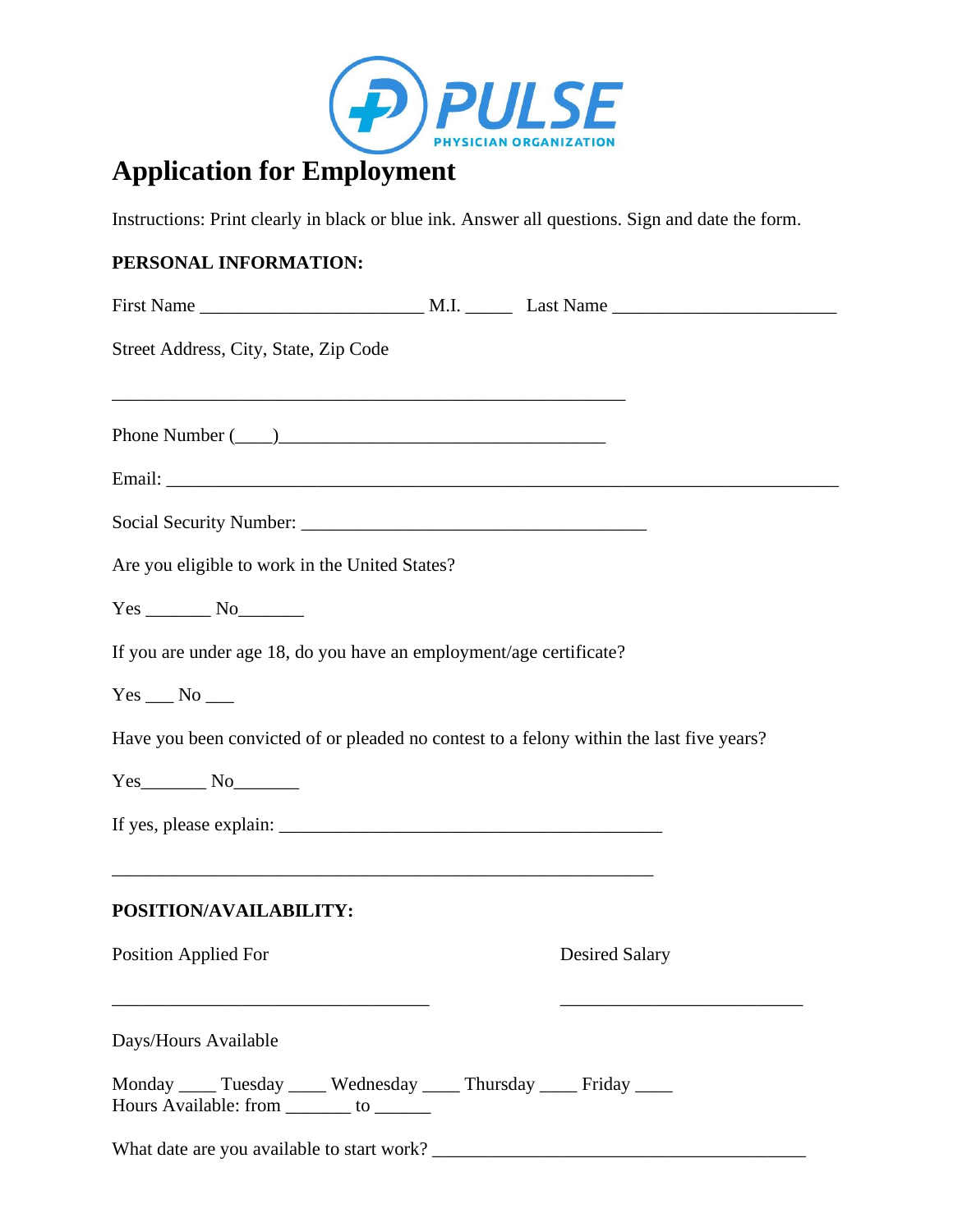

## **EDUCATION:**

Name of School - Degree/Diploma - Graduation Date

Skills and Qualifications: Licenses, Skills, Training, Awards

#### **EMPLOYMENT HISTORY:**

| <b>Present Or Last Position:</b>                                                                                                                                                                                                                                                                                                                                                                                                                                                    |        |  |
|-------------------------------------------------------------------------------------------------------------------------------------------------------------------------------------------------------------------------------------------------------------------------------------------------------------------------------------------------------------------------------------------------------------------------------------------------------------------------------------|--------|--|
|                                                                                                                                                                                                                                                                                                                                                                                                                                                                                     |        |  |
|                                                                                                                                                                                                                                                                                                                                                                                                                                                                                     |        |  |
|                                                                                                                                                                                                                                                                                                                                                                                                                                                                                     |        |  |
|                                                                                                                                                                                                                                                                                                                                                                                                                                                                                     | Email: |  |
| From: $\begin{array}{c} \n\text{From:} \quad \text{To:} \quad \text{[} \quad \text{[} \quad \text{[} \quad \text{[} \quad \text{[} \quad \text{[} \quad \text{[} \quad \text{[} \quad \text{[} \quad \text{[} \quad \text{[} \quad \text{[} \quad \text{[} \quad \text{[} \quad \text{[} \quad \text{[} \quad \text{[} \quad \text{[} \quad \text{[} \quad \text{[} \quad \text{[} \quad \text{[} \quad \text{[} \quad \text{[} \quad \text{[} \quad \text{[} \quad \text{[} \quad$ |        |  |
|                                                                                                                                                                                                                                                                                                                                                                                                                                                                                     |        |  |
| <u> 1989 - Johann Stoff, amerikansk politiker (d. 1989)</u>                                                                                                                                                                                                                                                                                                                                                                                                                         |        |  |
|                                                                                                                                                                                                                                                                                                                                                                                                                                                                                     |        |  |
|                                                                                                                                                                                                                                                                                                                                                                                                                                                                                     |        |  |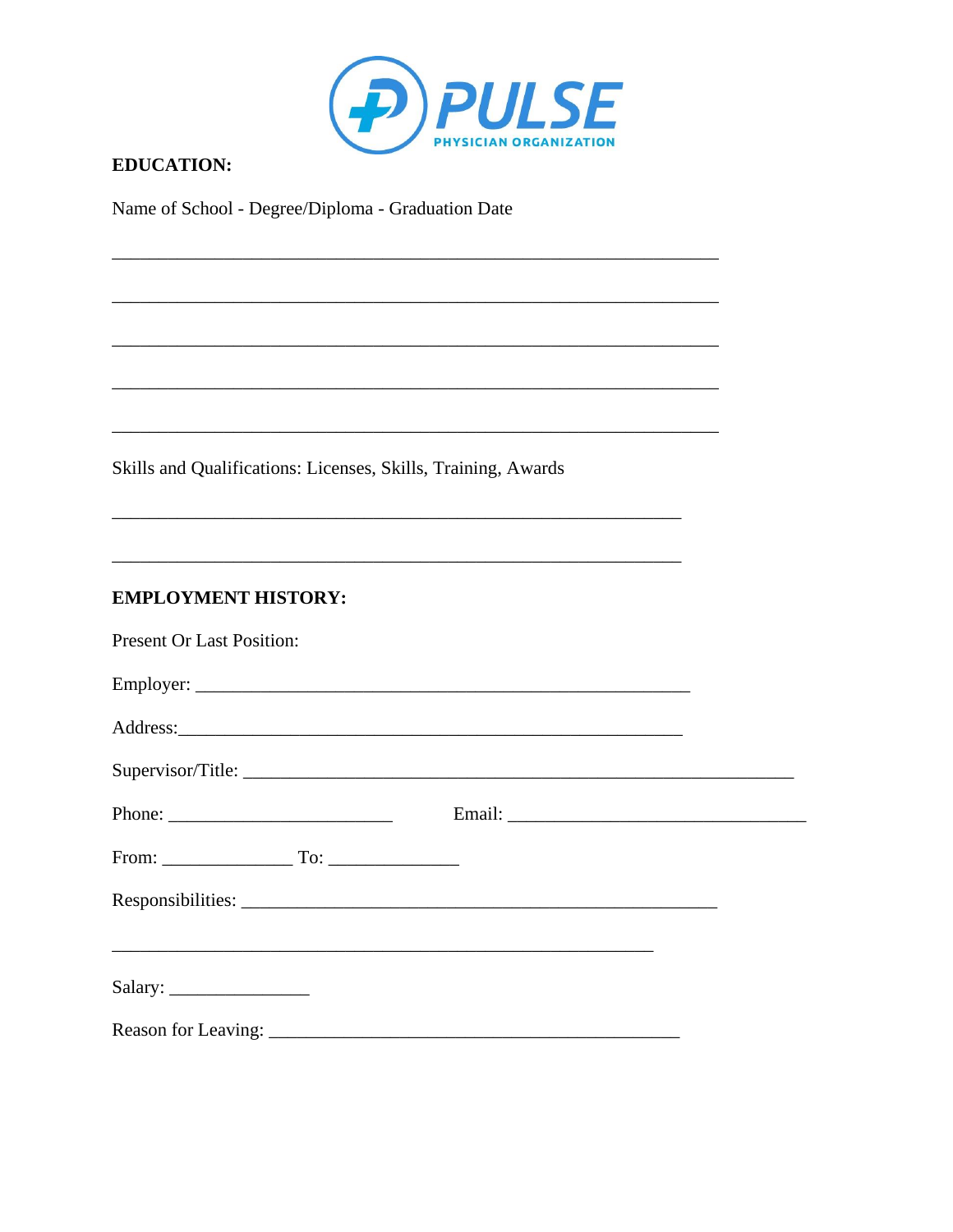

| <b>Previous Position:</b>                                                                                                                                                                                                                                                                                                                                                                                    |  |
|--------------------------------------------------------------------------------------------------------------------------------------------------------------------------------------------------------------------------------------------------------------------------------------------------------------------------------------------------------------------------------------------------------------|--|
|                                                                                                                                                                                                                                                                                                                                                                                                              |  |
|                                                                                                                                                                                                                                                                                                                                                                                                              |  |
|                                                                                                                                                                                                                                                                                                                                                                                                              |  |
|                                                                                                                                                                                                                                                                                                                                                                                                              |  |
|                                                                                                                                                                                                                                                                                                                                                                                                              |  |
|                                                                                                                                                                                                                                                                                                                                                                                                              |  |
|                                                                                                                                                                                                                                                                                                                                                                                                              |  |
|                                                                                                                                                                                                                                                                                                                                                                                                              |  |
|                                                                                                                                                                                                                                                                                                                                                                                                              |  |
| ===========                                                                                                                                                                                                                                                                                                                                                                                                  |  |
| <b>Previous Position:</b>                                                                                                                                                                                                                                                                                                                                                                                    |  |
|                                                                                                                                                                                                                                                                                                                                                                                                              |  |
|                                                                                                                                                                                                                                                                                                                                                                                                              |  |
|                                                                                                                                                                                                                                                                                                                                                                                                              |  |
| Phone: $\frac{1}{\sqrt{1-\frac{1}{2}}\sqrt{1-\frac{1}{2}}\sqrt{1-\frac{1}{2}}\sqrt{1-\frac{1}{2}}\sqrt{1-\frac{1}{2}}\sqrt{1-\frac{1}{2}}\sqrt{1-\frac{1}{2}}\sqrt{1-\frac{1}{2}}\sqrt{1-\frac{1}{2}}\sqrt{1-\frac{1}{2}}\sqrt{1-\frac{1}{2}}\sqrt{1-\frac{1}{2}}\sqrt{1-\frac{1}{2}}\sqrt{1-\frac{1}{2}}\sqrt{1-\frac{1}{2}}\sqrt{1-\frac{1}{2}}\sqrt{1-\frac{1}{2}}\sqrt{1-\frac{1}{2}}\sqrt{1-\frac{1}{2$ |  |
| From: $\qquad \qquad \qquad$ To: $\qquad \qquad$                                                                                                                                                                                                                                                                                                                                                             |  |
|                                                                                                                                                                                                                                                                                                                                                                                                              |  |
|                                                                                                                                                                                                                                                                                                                                                                                                              |  |
|                                                                                                                                                                                                                                                                                                                                                                                                              |  |
|                                                                                                                                                                                                                                                                                                                                                                                                              |  |
| <b>May We Contact Your Present Employer?</b>                                                                                                                                                                                                                                                                                                                                                                 |  |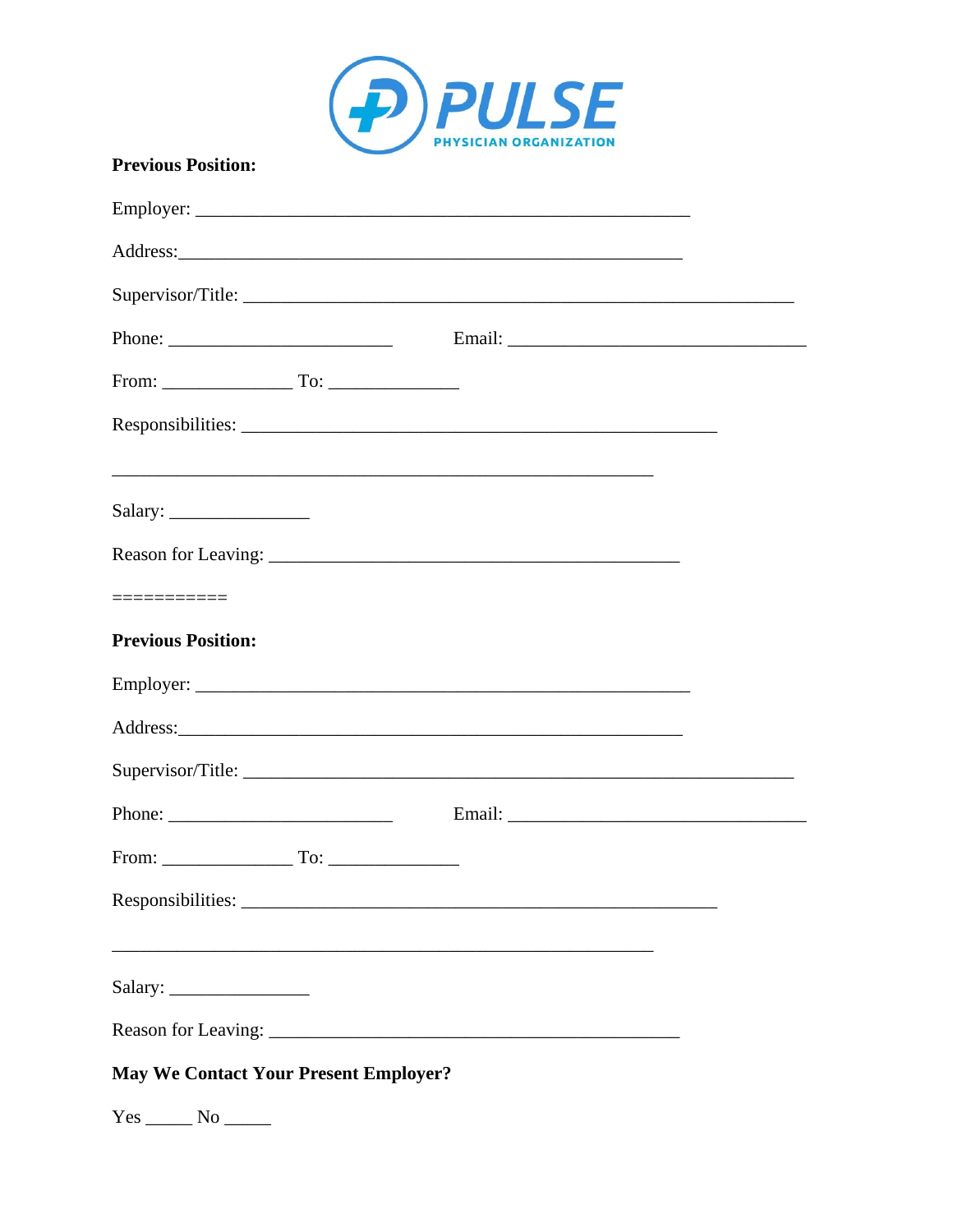

| <b>Previous Position:</b>                    |  |  |
|----------------------------------------------|--|--|
|                                              |  |  |
|                                              |  |  |
|                                              |  |  |
|                                              |  |  |
|                                              |  |  |
|                                              |  |  |
|                                              |  |  |
|                                              |  |  |
|                                              |  |  |
| <b>May We Contact Your Present Employer?</b> |  |  |

**Yes \_\_\_\_\_ No \_\_\_\_\_** 

**===========** 

### **References:**

Name/Title/Address/Phone

| Name | Title | <b>Email Address</b> | Phone Number |
|------|-------|----------------------|--------------|
|      |       |                      |              |
|      |       |                      |              |
|      |       |                      |              |
|      |       |                      |              |
|      |       |                      |              |
|      |       |                      |              |
|      |       |                      |              |
|      |       |                      |              |
|      |       |                      |              |
|      |       |                      |              |
|      |       |                      |              |
|      |       |                      |              |